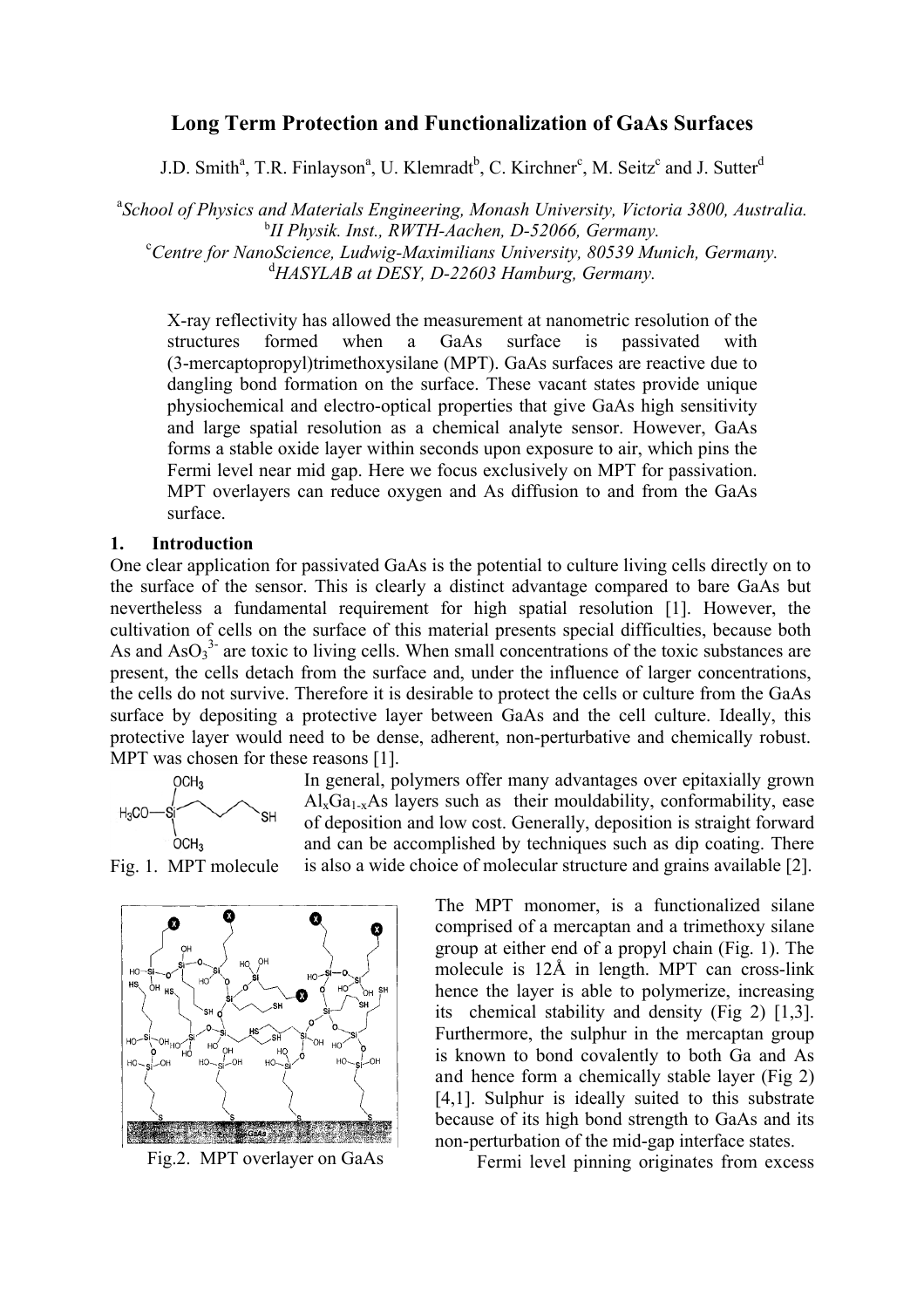arsenic presenting antisites at the GaAs surface [5]. The antisites represent an As atom occupying the lattice site of a Ga atom. This would form a substitutional point defect.



Fig. 3. Incident x-ray beam inter-acting with the sample.  $\alpha_i > \theta_r$ .

X-ray reflectivity was used to probe the surface giving an electron density profile from the incident electromagnetic wave interacting with the structure of the sample. Features of the curve relate to the electron density profile of the sample. The electron density profile is, however, unknown and so the process of fitting the data with physical models is mandatory for their proper evaluation. The physical models must take into account the overall structure of the

material, comprised of various layers each having a thickness, t, density, ρ, and roughness, σ, on the substrate (Fig 3). Surface and/or interfacial roughness decreases the reflected intensity as it causes localized scattering of the incident x-ray beam.

# **2. Sample preparation**

Samples were prepared with the aim of assessing the effectiveness of different preparation procedures. The samples that gave acceptable reflectivity (based on quality of fit (RMS)) are listed in Table 1. We are yet to evaluate the other samples.

| <b>Sample</b>  | Etch         | Monolayer | <b>MPT</b>        | <b>Scan Result, Fit Result, Passivation Result</b> |  |  |
|----------------|--------------|-----------|-------------------|----------------------------------------------------|--|--|
| A2             | $\mathbf{X}$ |           |                   | Good, Average Fit, No Passivation                  |  |  |
| A <sub>3</sub> |              |           | X                 | Good, No Fit, Little Passivation                   |  |  |
| A <sup>4</sup> |              |           | X                 | Good, Very Good Fit, Good Passivation              |  |  |
| A6             |              |           | $X_{\mathcal{I}}$ | Excellent, Very Good Fit, Good Passivation         |  |  |
| C1P            |              | v         |                   | Good, No Fit, No Passivation                       |  |  |

Table 1. Samples used and preparation

Sample preparation varied according to experiment type. All were  $11x11mm<sup>2</sup>$  n-GaAs (100) wafers, Te-doped to  $-4x10^{17}$ cm<sup>-3</sup>, supplied by Freiberger Compound Materials GmbH, Germany. Sample cleaning involved 5 min ultrasonic treatment in acetone and ethanol, drying under a stream of  $N_2$  gas. Etching required 1 min in HCl (37%, Merck) followed by rinsing with de-ionized water (Millipore) and ethanol (absolute grade, Merck). Monolayer deposition required 2 hours in a 11 mM solution of (MPT, Gelest) in ethanol at 50° C. Polymer deposition required 48 hours in 11 mM-MPT/250 mM-HCl solution of ethanol. After polymer deposition, the polymer coated samples where baked for 3 hours at 120° C in air.

# **3. Results**

Typical reflectivity curves obtained are reproduced in Fig. 4. An analysis procedure for such data has been discussed elsewhere [6] and uses the fitting program PCTRF [7]. The microstructural parameters arrived at from the best fits are given in Table 2. The "Best Fit (RMS)" parameter represents how well is the fit to the experimental reflectivity curve and gives a good indication of the reliability of the model information obtained from the fit.

| Sample | $\sigma_0(A)$ | $t_{\text{MPT}}(A)$ | $\rho_{\text{MPT}}$ | (A)<br>$\sigma_1$ | <b>L</b> <sub>oxide</sub> | $\rho_{\text{oxide}}$         | $\sigma_2(A)$ | Fit<br><b>Best</b> |
|--------|---------------|---------------------|---------------------|-------------------|---------------------------|-------------------------------|---------------|--------------------|
|        |               |                     | د-<br>gcm           |                   | $(\hbox{\AA})$            | $\left( \text{gcm}^3 \right)$ |               | (RMS)              |
| A2     | 8.7           | 19.9                | 2.377               |                   | 27                        | 5.077                         | ΙQ            | 0.033              |
| A4     | 0.8           | 272.2               | .384                | 19.8              | 10.1                      | 4.116                         | 5.2           | 0.101              |
| А6     | 0.2           | 277.8               | .403                |                   | 10.0                      | 4.229                         | 4.7           | 0.102              |

Table 2. Results of fits obtained for samples